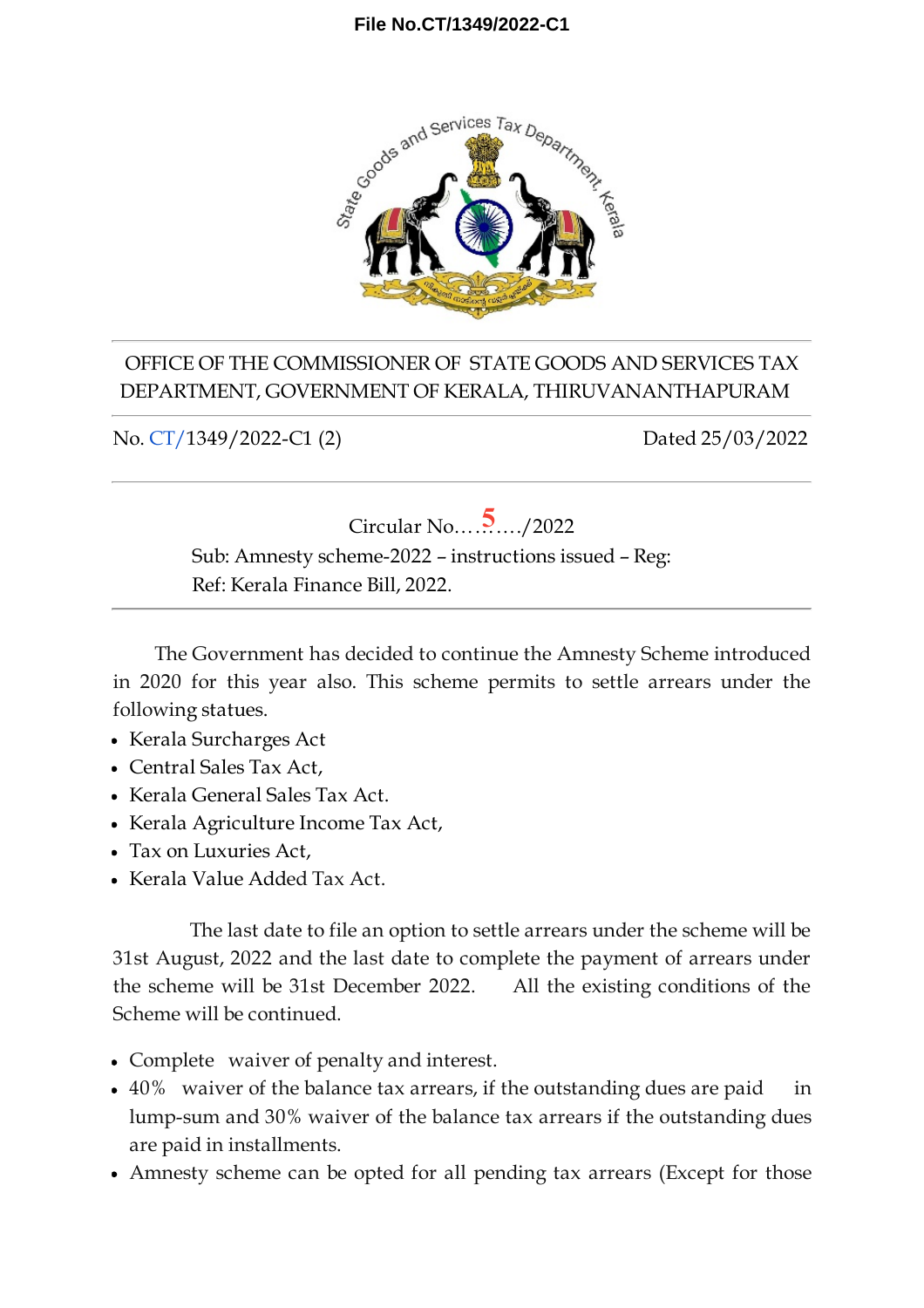arrears under the KGST Act, from 2005 onwards).

- In cases of arrears for the period from 01.04.2005 to 31.03.2022 falling under the Kerala General Sales Tax Act, the principal amount together with interest outstanding thereon shall be paid. There shall be a full waiver of penalty in such cases.
- The assessee can opt to settle the arrears relating to a particular assessment year, subject to the condition that all arrears falling under the said assessment year are opted.
- For those who opt for the payment of arrears in installments, the first installment thereof shall not be less than 20% of the amount determined and such amounts shall be paid within thirty days of the receipt of the intimation. The balance amounts are to be paid in installments, subject to a maximum of four installments.
- In the case of demands that have been newly generated after 31st August 2022, the option shall be exercised within 30 days from the date of receipt of such order. However, in all such cases, the final payments shall be made on or before 31st December 2022.
- Taxpayers who have failed to settle arrears under the previous amnesty scheme can also opt for this scheme.
- Tax or interests, if any, paid after the service of demand notice and any amount paid under the earlier amnesty scheme shall be given due credit towards tax before reckoning the arrears to be settled under the Amnesty Scheme 2022.
- The amount paid in part under Amnesty Scheme 2020 shall be appropriated towards the earliest arrears and the remaining amount, if any, to the subsequent years. In such cases, the credit of the part payment against unsettled Amnesty cases of 2020-2021 shall be given manually while processing the amnesty options of 2022 or shall give credit through Collection/Remission Module by uploading documentary evidence.
- For those who have compounded offenses and paid tax under such proceedings, the tax thereon will be given credit towards tax before reckoning the arrears to be settled under the Amnesty Scheme 2022.

In the case of penalty levied is not utilized or not liable to be utilized for any best judgment assessment, the demand can be settled under this amnesty scheme on payment of applicable tax relating to the penalty.

In the case of arrears under the revenue recovery process, if the assessee opts for this amnesty scheme and settles the outstanding dues, the assessing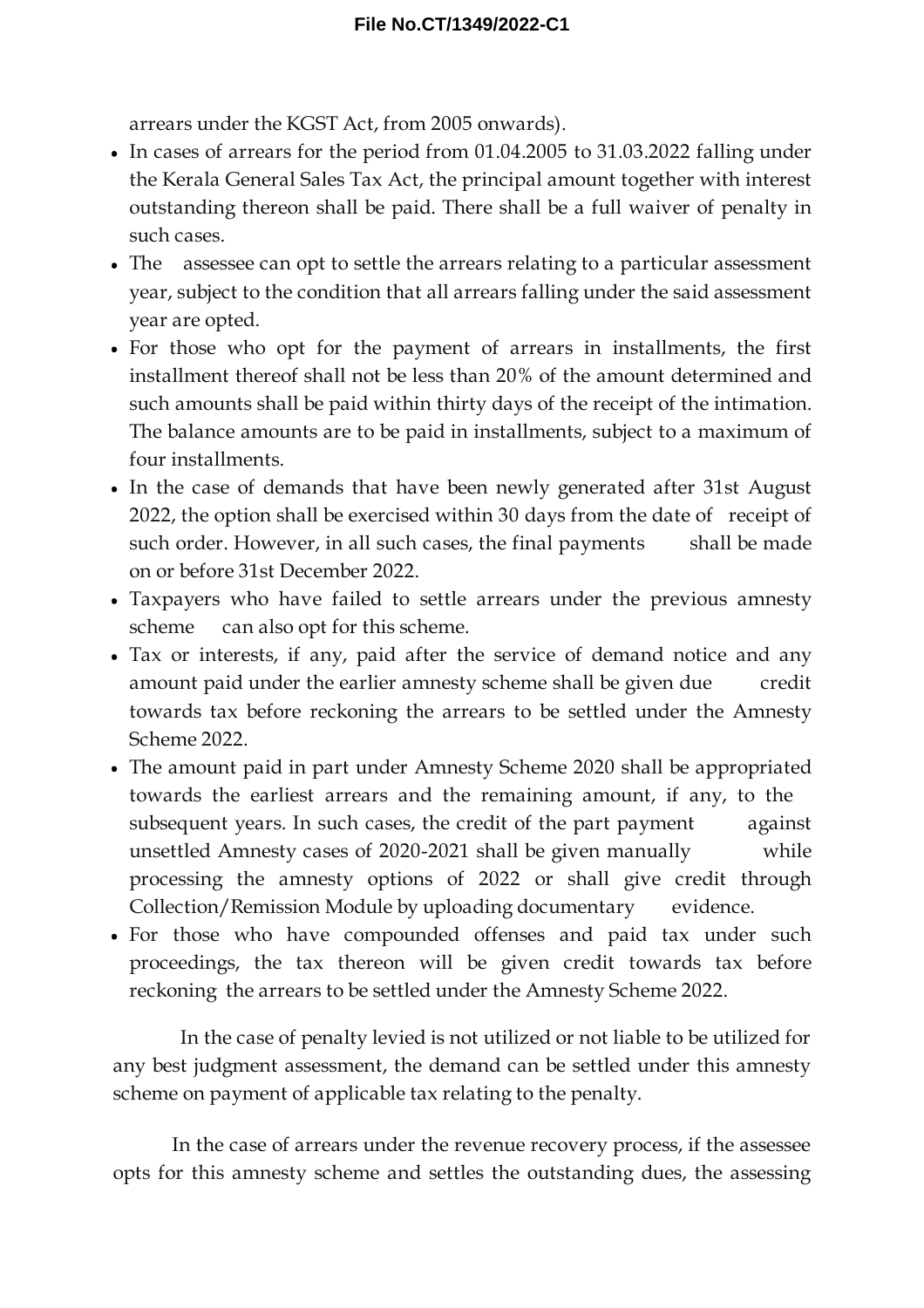## **File No.CT/1349/2022-C1**

authority shall withdraw the revenue recovery proceedings. In such cases, the assessee is not liable for payment of any collection charges. It is to be ensured that revenue recovery proceedings against the assessee is only withdrawn after full payment of the amount due under this amnesty scheme. In the case of assessees who opt for this scheme and make payments through installments and till the final payment is made, the revenue recovery process may be kept in abeyance in RR ONLINE portal.

Since the amnesty scheme provides for outright settlement of arrears, the assessee who opts for the scheme shall withdraw all the cases pending before any appellate or revisional authority, tribunal or courts unconditionally and shall file a declaration to this effect online. In the case of appeals filed by the State which is pending for final orders as on the date of the option, this scheme can be opted based on the demand in the original assessment order. Once the outstanding dues are settled under this scheme, there shall be no refund or adjustment subsequently for the amount settled under this scheme.

In the case of assessees having outstanding arrears, the year-wise details of arrear demand and amount if any paid can be viewed electronically by logging in to the official portal www.keralataxes.gov.in. The system will also display the amount to be payable under this amnesty scheme. In order to access the system, one-time 'user ID and password' shall be generated from the portal. If the assessee is willing to opt for the amnesty scheme, consent/option can be made electronically on or before 31st August 2022. Along with the willingness, the assessee who opts for the scheme shall withdraw all the cases pending before any appellate or revisional authority, tribunal, or courts and furnish a declaration in this regard electronically. The assessee shall specify whether payment under this scheme is made lump-sum or installments.

On receipt of the willingness of the assessee, within seven days the assessing authority shall verify and approve the option. After getting confirmation from the assessing authority, the amount payable under the amnesty scheme can be made through e-payment. The payment receipt can be downloaded from the e- payment portal and it can be kept as proof of settlement of dues under the amnesty scheme. No manual filing of options or payment is permissible.

In the case of any discrepancies noticed with respect to outstanding dues or payments made against it, the assessee can submit his representation in this